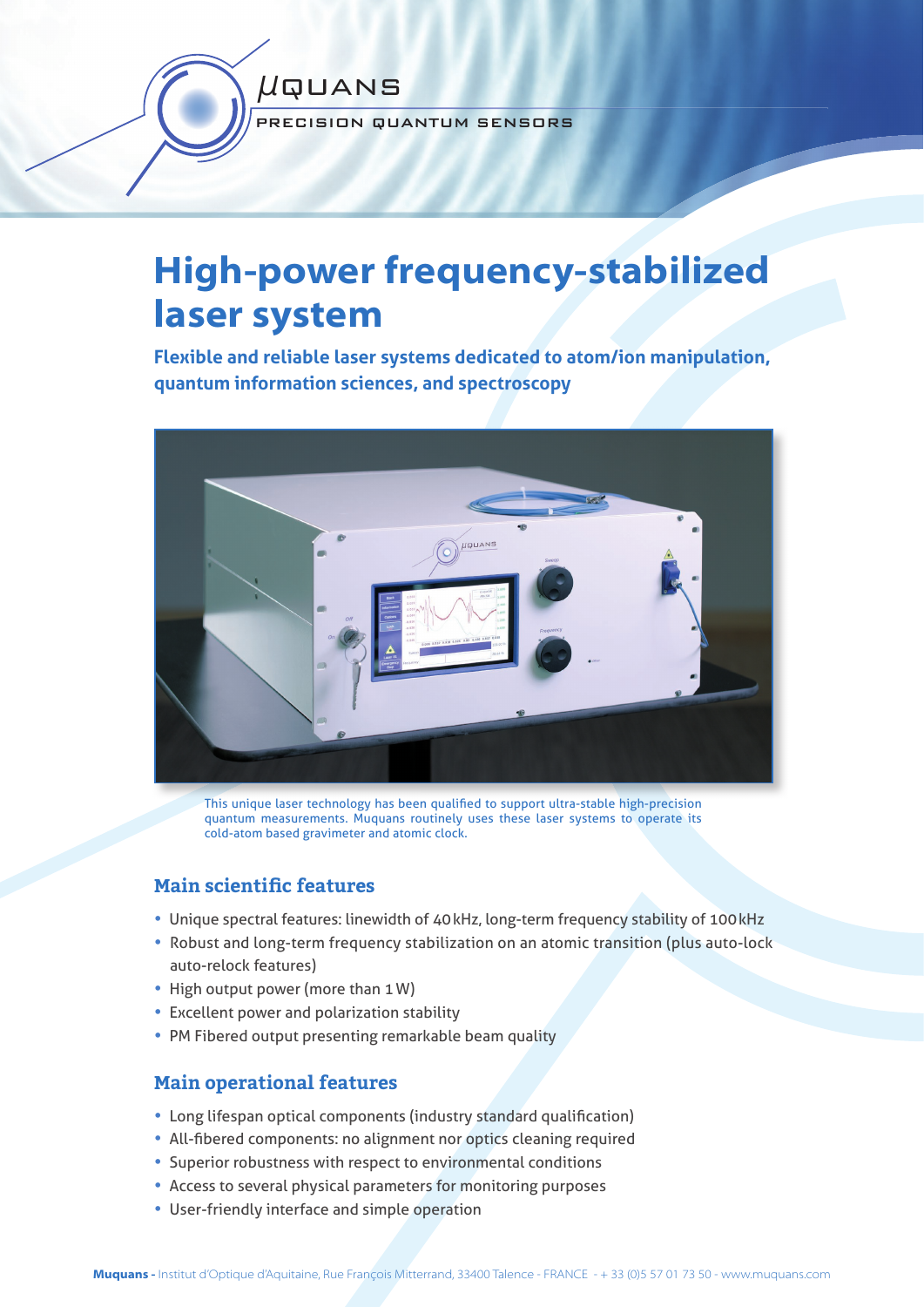## **Specifications**

#### **P** Optical specifications

Maximum output power > 1W

Tunability range (unlocked) 1 nm typ. (DFB seed laser)

 Central wavelength 780 nm (other wavelengths like 767 nm available in option)

Power stability 1% rms over 2 h

Linewidth at 780 nm 300 kHz FWHM typ. (DFB seed laser) 40 kHz FWHM typ. (ECDL seed laser)

8 GHz typ. (ECDL seed laser)

Frequency stability (locked) < 100 kHz rms over one week

 Polarization Linear, Polarization Extinction Ratio: 20 dB (higher PER available in option)

Beam quality  $TEM_{00}$ ,  $M^2 < 1.1$ 

#### **General specifications**

Supply voltage 100-240 VAC, 50-60 Hz PM fiber output Panda type, L = 4 m Air-cooling

Physics package dimensions 483 mm x 222 mm x 500 mm (rack 5 U) Operating conditions [15°C; 35°C] (controlled environment)

## **Options**

- Laser system also available without the frequency-stabilization module
- Deported optical head for increased polarization and power stabilization
- Various number of fibered outputs available

**These turnkey laser solutions have been validated on our cold-atom gravimeter and atomic clock. We were able to achieve molasses with temperatures down to 1.6 µK, atomic SNR > 1000, and excellent long term stability.**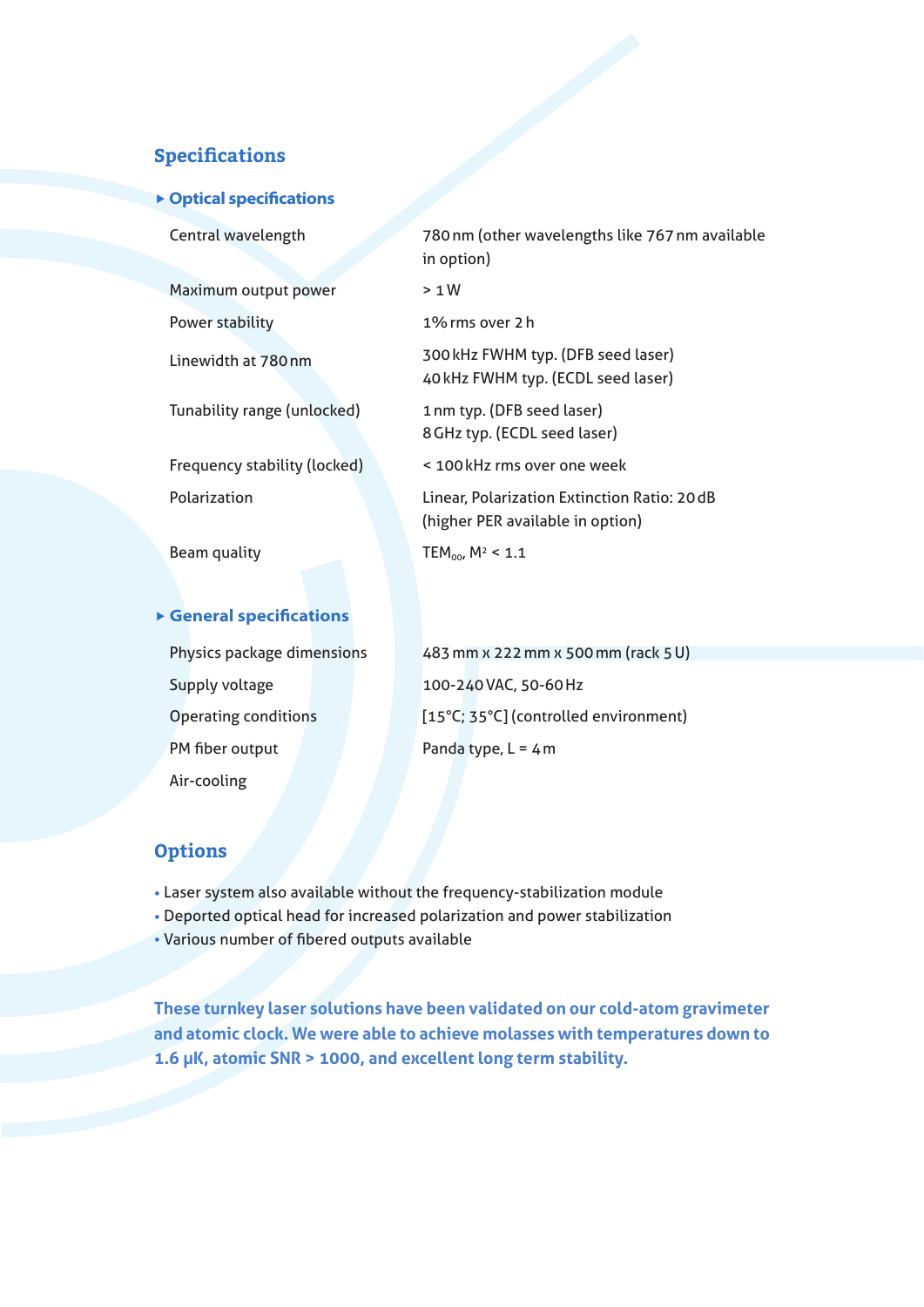# **High reliability, fibered laser technology**

The laser systems developed by Muquans are based on C-band optical telecom seed lasers, which are then frequency-doubled to generate the required wavelength. Thanks to the technological efforts conducted by the telecom industry, this approach gives access to high performance fibered optical components, which present unique features such as:

- fibered components: no optical alignment nor optics cleaning required
- extreme optical and electrical performances
- compliance with Telcordia qualification procedures (extended temperature range)
- extremely long lifetime and remarkable reliability.



#### **The seed module**

The current version of our laser system can include a DFB laser diode or an ECDL as a seed laser. We developed dedicated ultra low-noise electronics to achieve ultimate spectral features.

#### **Find amplification module**

A specific EDFA was developed for these laser systems. Strong R&D efforts were conducted to optimize several key parameters such as Amplified Spontaneous Emission, wall-plug efficiency, polarization characteristics, and power stability.

#### **The frequency doubling module**

Second harmonic generation is obtained with a PPLN waveguide crystal qualified for high power operation. This component also offers a very high conversion efficiency which loosens constraints on power requirements and management of thermal effects.

#### **The frequency-stabilization module**

The frequency of the laser is stabilized on an atomic transition thanks to an optimized saturated absorption spectroscopy technique. Our design is based on a heated and magnetically shielded gas cell, and includes specific ultra low-noise frequency-lock electronics. This allows to keep the laser frequency locked on the atomic transition over several months. In addition, the locking of the laser frequency is automated and does not require any optimization from the user.